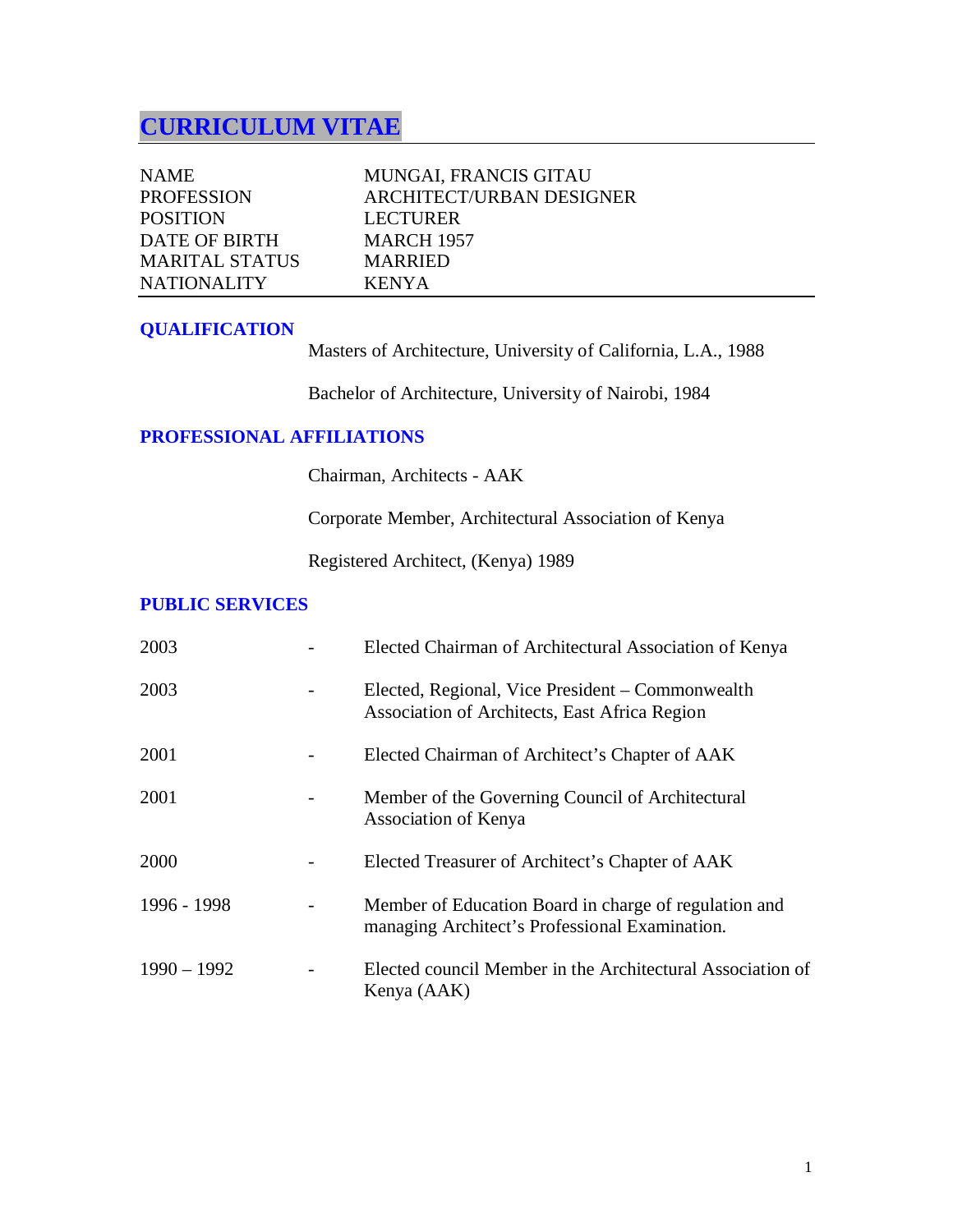#### **APPOINTMENTS**

| 2003                                 | Appointed by Ministry of Roads and Public Works and<br>Housing as a member of the Housing Development                                     |
|--------------------------------------|-------------------------------------------------------------------------------------------------------------------------------------------|
| 2003                                 | Appointed Independent Observer; In accreditation of<br>University of Pretoria, South Africa Institute of Architects                       |
| 2003                                 | Appointed member of board, Board of Registration of<br>Architects and Quantity Surveyors.                                                 |
| 1998 November                        | Appointed representative to Common Wealth Association<br>of Architects for Accreditation of Jomo Kenyatta<br>University.                  |
| <b>EXAMINER (PROFESSIONAL EXAMS)</b> |                                                                                                                                           |
| 2000                                 | Examiner appointed by the Board of Registration of<br>Architects and Quantity Surveyors.                                                  |
| 1990 & 1991                          | Setting Professional Examinations for Architects and<br>Quantity Surveyors for Architectural Association of Kenya<br>(AAK)                |
| <b>PUBLIC LECTURES</b>               |                                                                                                                                           |
| 1992/1993                            | Lecture to prepare candidates for professional examinations<br>for Architects.                                                            |
| <b>PROFESSIONAL EXPERIENCE</b>       |                                                                                                                                           |
| 1992 to date                         | <b>Principal Partner: AAKI Consultants &amp; Urban Designers</b>                                                                          |
|                                      | In charge of the following projects:-                                                                                                     |
|                                      | Various projects for Uchumi Supermarkets Limited<br>Various projects for Family Finance Building Society<br>Kenya Institute of Management |

Nginyo Towers

Various hotels

Co-operative bank of Kenya Prudential Building Society

Various residential houses

Union East Africa (Provident Fund for Unilever)

2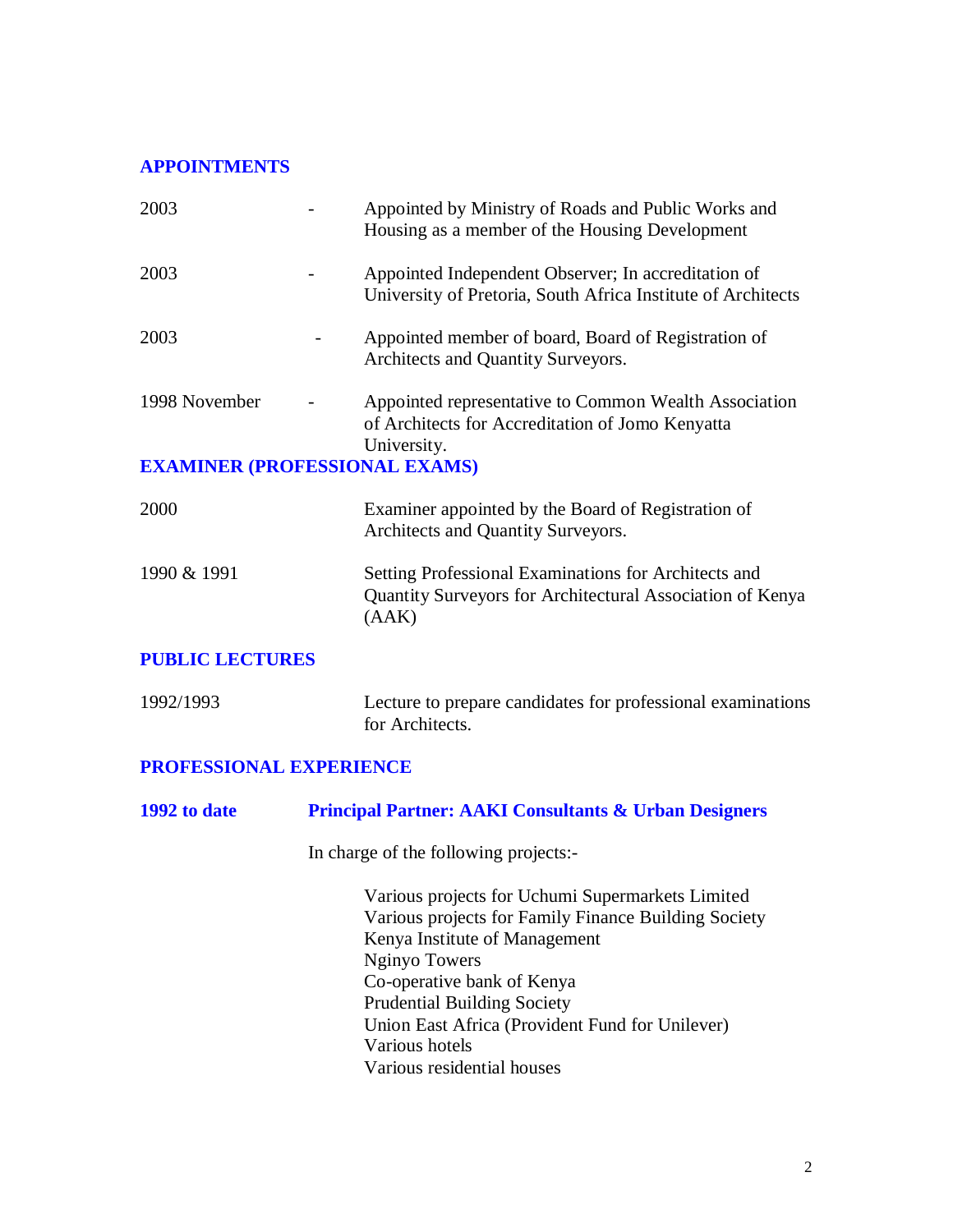#### **1989 – 1991 Senior Architect: Mehraz Ehsani Consulting Architects**

- **-** Kingsway Motors
- Village Market, Entertainment Center
- Total Oil Provident Fund.
- General Tyres Limited

#### **1988 – 1989 Senior Architect, Triad Architects:**

- Office Block for Unga Limited
- Various Residential houses
- Various Teachers Colleges.
- Kenyatta University Master Plan
- Isiolo District hospital

#### **1987: Assistant Architect: UIG Los Angeles Urban Innovations Group – Charles More Associated Firm)**

- Assisted in the design of the Wiltshire Metro Rail, from down town LA to Wiltshire Boulevard, the first subway in Los Angeles.
- Leitmart Park re-development in Los Angeles. It involved upgrading a dilapidated commercial and residential neighborhood through redesign of facades, street upgrading etc
- Johnson Wax residence, Wiscousin, designed by Charles More, assisted in production drawings.

#### **1984 – 1986 Assistant Architect: Triad Architects:**

- Kenya Commercial bank (KCB) Kerogoya Branch: assisted in contract management.
- Hillcrest Preparatory School. Assisted in the design of expansion and contract management.
- Various individual houses

#### **SCHOLARSHIPS**

- Government of Kenya Scholarship to pursue a Bachelor of Architecture, University of Nairobi: 1987 – 1984
- Education Abroad Program: A United States Information Agency Scholarship awarded to pursue a Masters of Architecture at the University of California. Los Angeles, campus.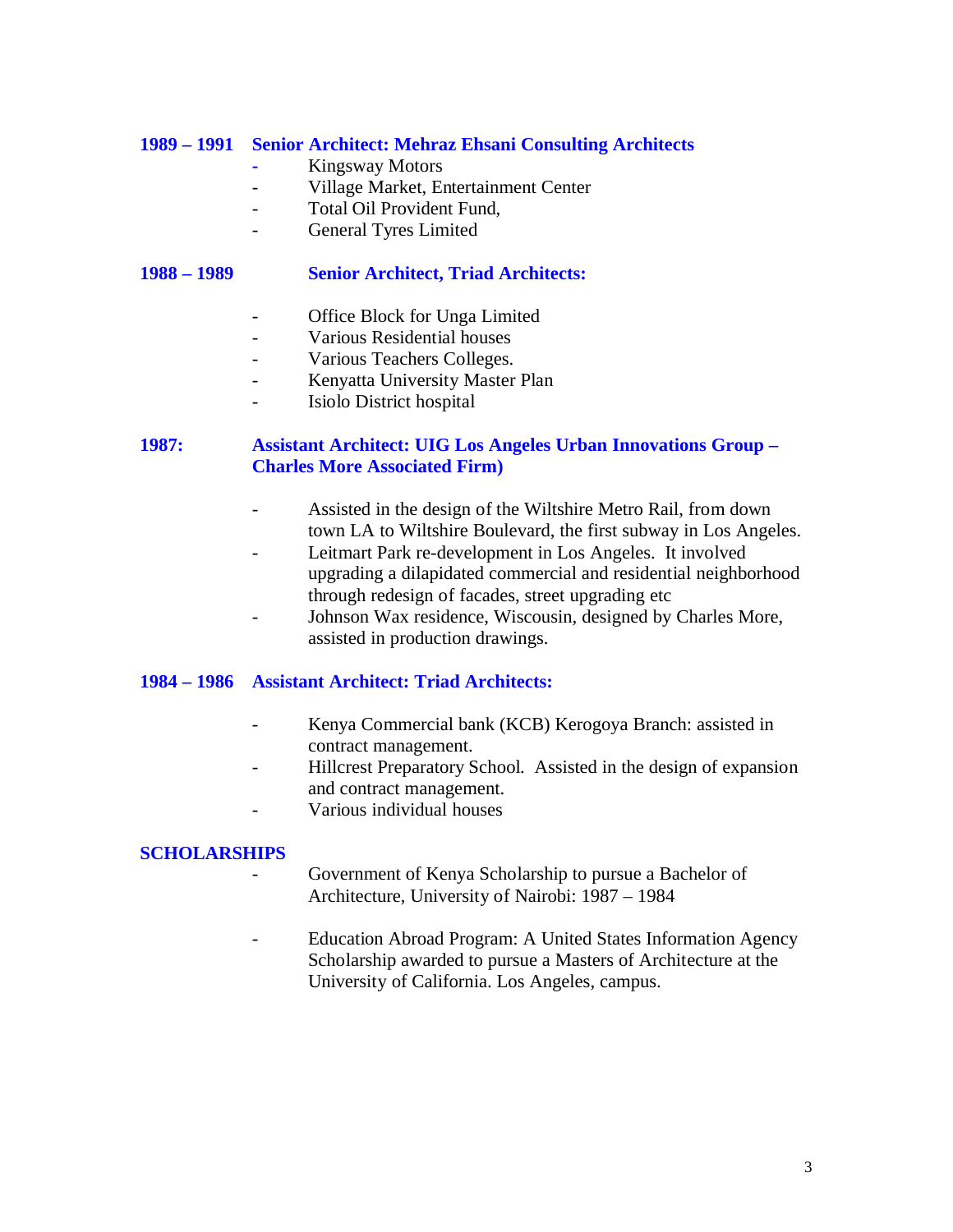#### **SPECIAL PROJECTS (1986 – 1988)**

- Under Skidmore Owing and Meriri, Los Angeles: Sixty-storey office tower and a science museum at Melwaukee Lake Michigan front USA.
- Under Robert Meyers, an Internationally known Architect/Urban Designers: Hollywood Boulevard Community Los Angeles County USA Redevelopment Project involving review of income generating capacity of the local community and choosing condition.
- Under Tim Vreeland, a fellow American Institute of Architects: Down Town Los Angeles California USA. Urban design Proposal for upgrading Business premises and dilapidated down town housing.
- **SKILLS IN** Computer applications in Architecture, ArchiCad and AutoCad, Word Processing, Spreadsheet graphics, fluent in English, Swahili Kikuyu Languages.

#### **ACADEMIC EXPERIENCE**

#### **Lecturer, University Of Nairobi**

| $1984 - 1987$ | Tutorial Fellow, University of Nairobi, Architecture Department                                                                                                                                                                     |
|---------------|-------------------------------------------------------------------------------------------------------------------------------------------------------------------------------------------------------------------------------------|
| 1988 to date  | Lecturer, University of Nairobi Architecture Department:<br>Teaching Experience:                                                                                                                                                    |
|               | Under-graduates courses taught<br>Urban Design,<br>Design Studio,<br>$\overline{\phantom{a}}$<br>Building Technology,<br>$\overline{\phantom{a}}$<br>Tutoring sixth years on design and written thesis,<br>$\overline{\phantom{0}}$ |
|               | Post – graduates courses taught<br>Lecturer in post graduate in urban design,<br>Year master.<br><b>Responsibilities</b><br>- Year Master in various years                                                                          |
|               | Acted as Chairman of Department                                                                                                                                                                                                     |

- Examination Officer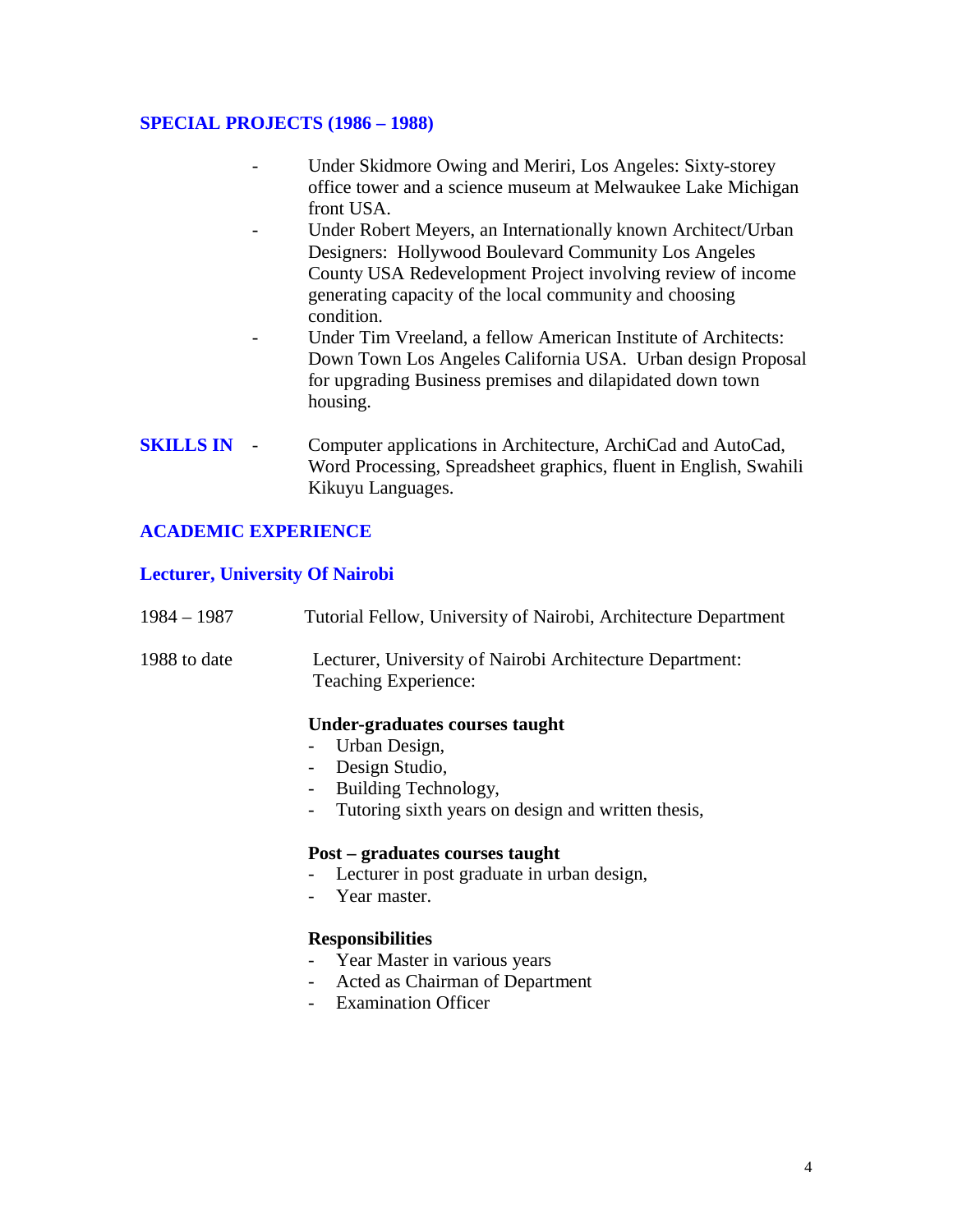# **CONFERENCES**

# **INTERNATIONAL CONFERENCES**

| October 1998  | Attended African Union of Architects Conference<br>"ArchiAfrica" in Durban South Africa.                                         |
|---------------|----------------------------------------------------------------------------------------------------------------------------------|
| June 1999     | Attended International Union of Architects<br>Conference: Beijing China. 20th UIA Congress,<br>Architecture of the 21st Century. |
| October 1999  | Project Management Professional Seminar held at<br>The New Stanley. I was the convenor.                                          |
| November 2000 | Second Project Seminar/workshop: presented the<br>Strategies of developing project management as a<br>professional.              |
| February 2001 | Attended International Builder's Show Annual Convention<br>And Exposition, Atlanta, Georgia USA                                  |
| June 2002     | Attended XX1 UIA World Congress of Architecture and<br>General Assembly, Berlin, Germany.                                        |
| Aug, - 2003   | - Attended Commonwealth Association of Architects<br>Congress and General Assembly in Bloemfeintein South<br>Africa, Theme       |

# **LOCAL CONFERENCE AND SEMINARS/WORKSHOPS**

| 1997              | Contract law, a seminar concerning claims, contract<br>Preparation, negotiation and settlement of claims. |
|-------------------|-----------------------------------------------------------------------------------------------------------|
| 1998              | Participated in review of building contract review                                                        |
| May 1999          | A three day conference, AAK National Convention,<br>Theme: Building the future                            |
| November 1999     | One day Seminar on Revitalisation of Nairobi City<br>Theme: Nairobi City Review Program                   |
| 2000              | Implementation programmes for sustainable building<br>development, AAK National Convention                |
| 1999              | Board of Registration Quantity Surveyor Education Board                                                   |
| $2000 -$          | National challenges, professional responsibility, 2000 and<br>beyond. Participated as a discussant.       |
| August /September |                                                                                                           |